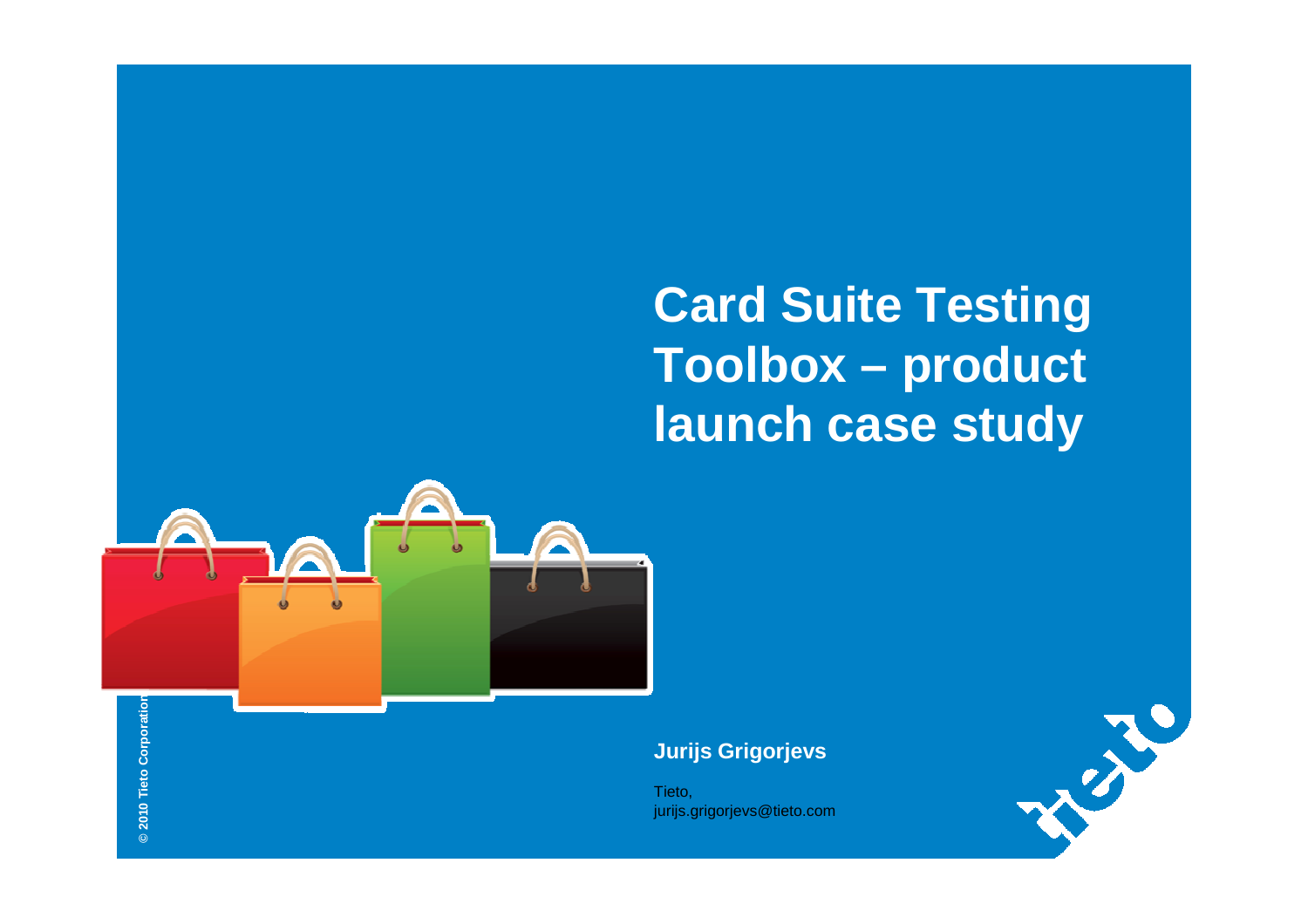### **Content**

- Why we did it?
- What is in?
- How we implemented it?
- What are the next steps?

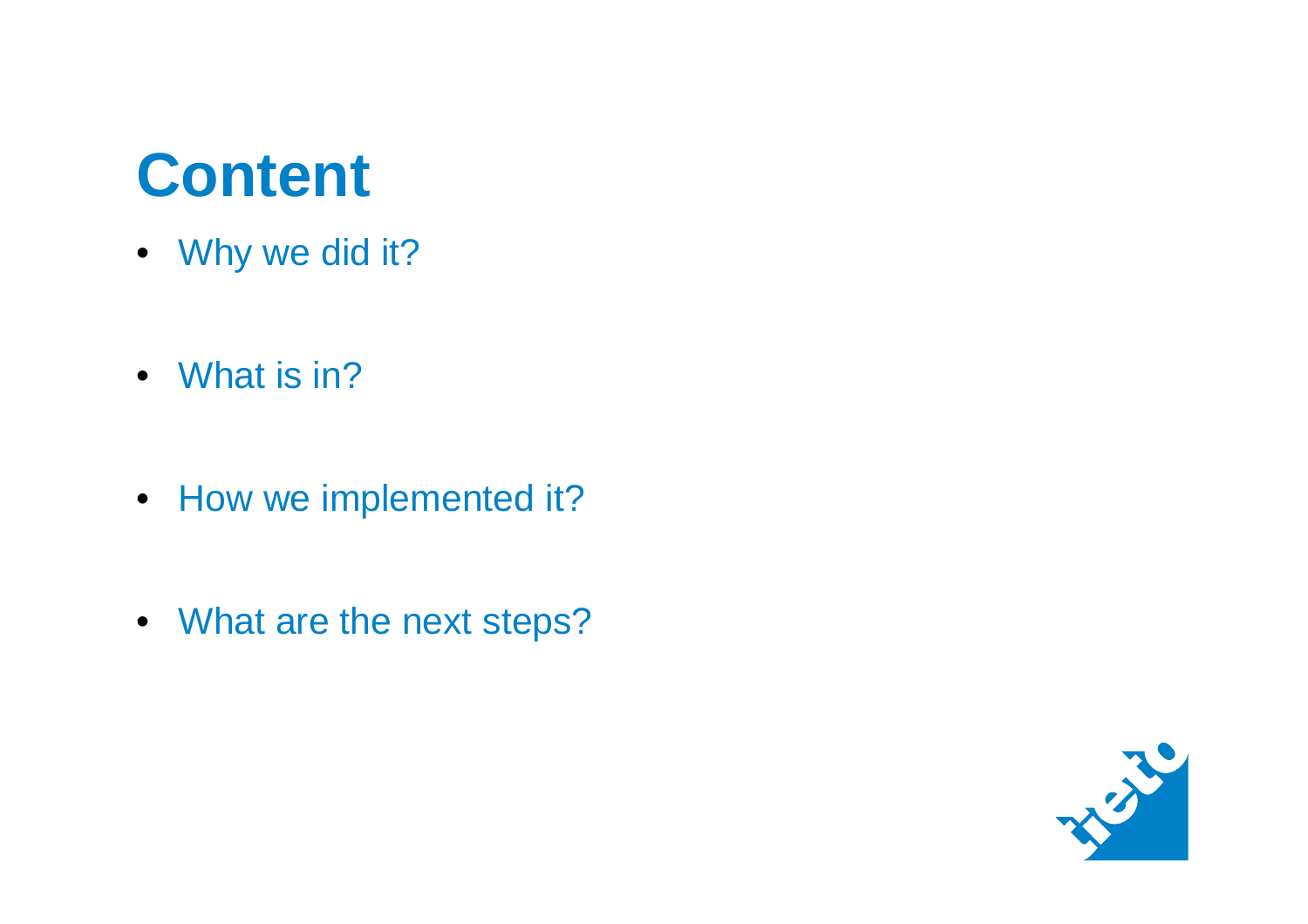# **Motivation 1(2)**

- $\bullet$ We develop payment card system – **Card Suite**
- $\bullet$  For internal use we **created different tools** – we spend years on them (all of them)
- $\bullet$  We use and **improve** them for daily tasks (keep them up to date)
- $\bullet$  We will help **ourselves** by improving usability and documentation
- $\bullet$ Other benefits: in such small project we try **Scrum** practices

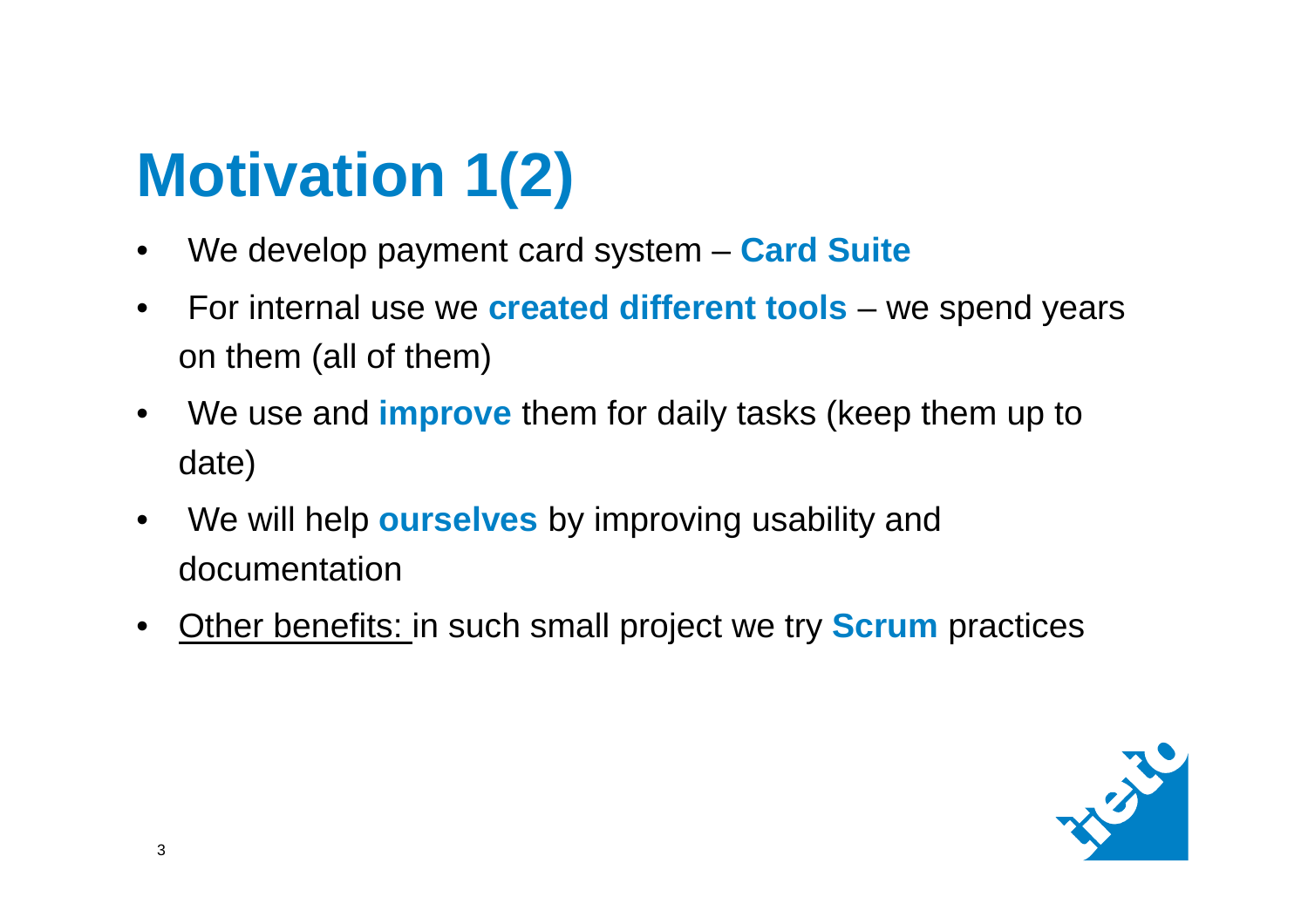# **Motivation 2(2)**

**Why customers need our tools?**

- Performance testing
- $\bullet$ Regression testing during migration projects
- $\bullet$ Testing of new functionalities
- $\bullet$ Regression testing of specific HW

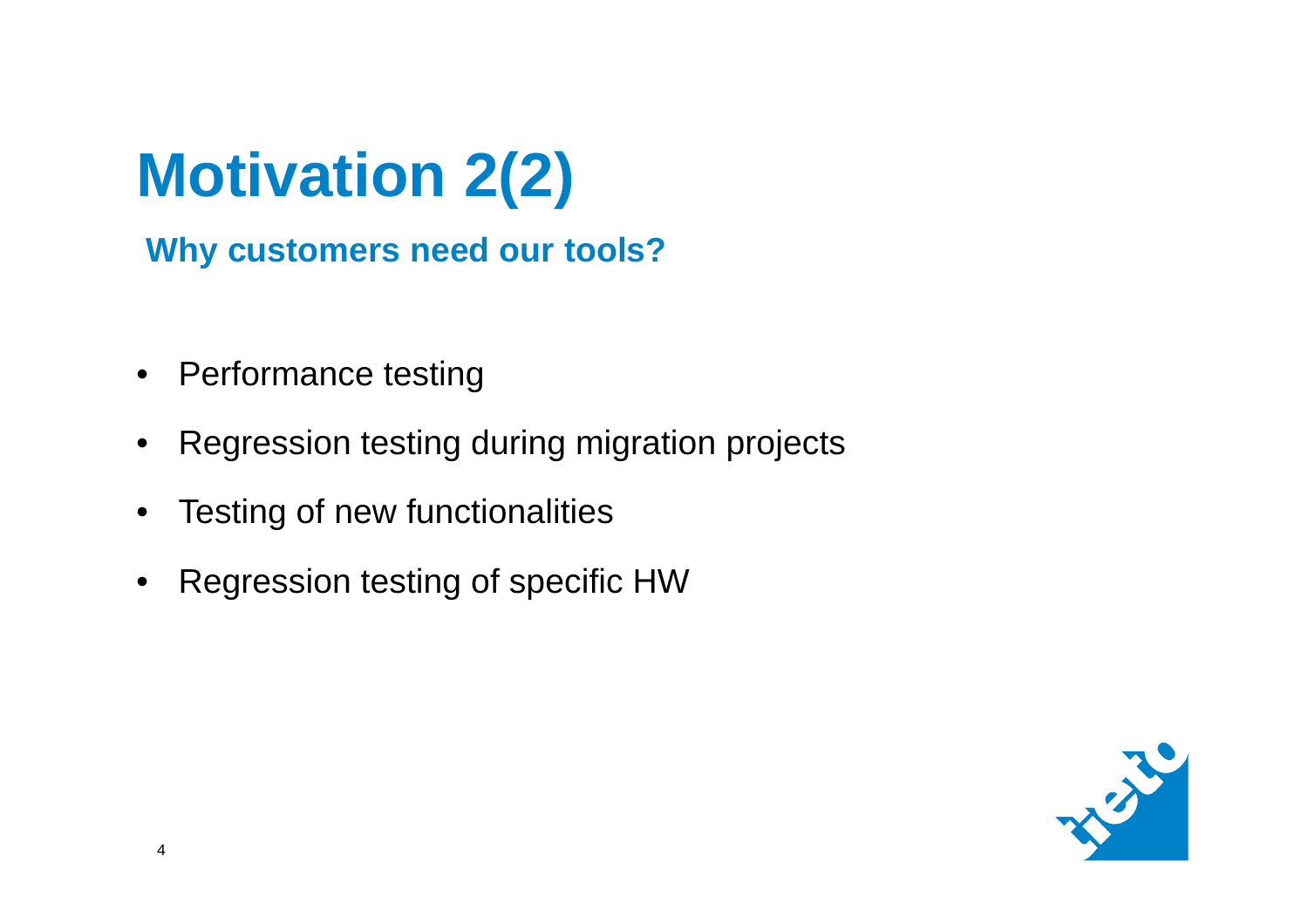# **Structure of Testing Toolbox**

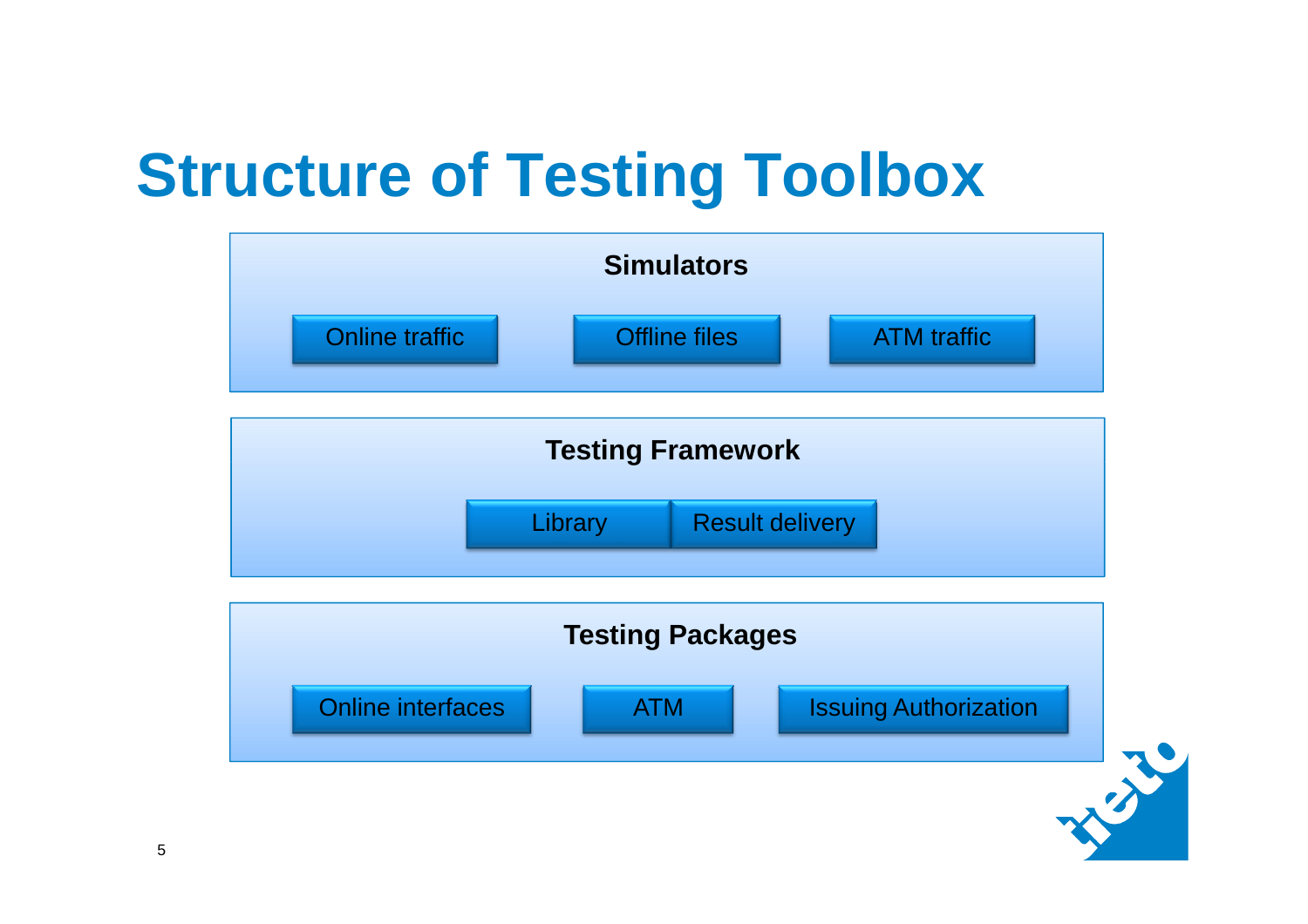# **How we did it?**

#### **Goal**

 $\bullet$ Improve internal scripts and tools to be used by our customers

### **Key points:**

- $\bullet$ **Usability**
- $\bullet$ **Documentation**
- $\bullet$ Packaging
- Limited budget  $\bullet$

#### **Team:**

• Experts without previous knowledge about tools

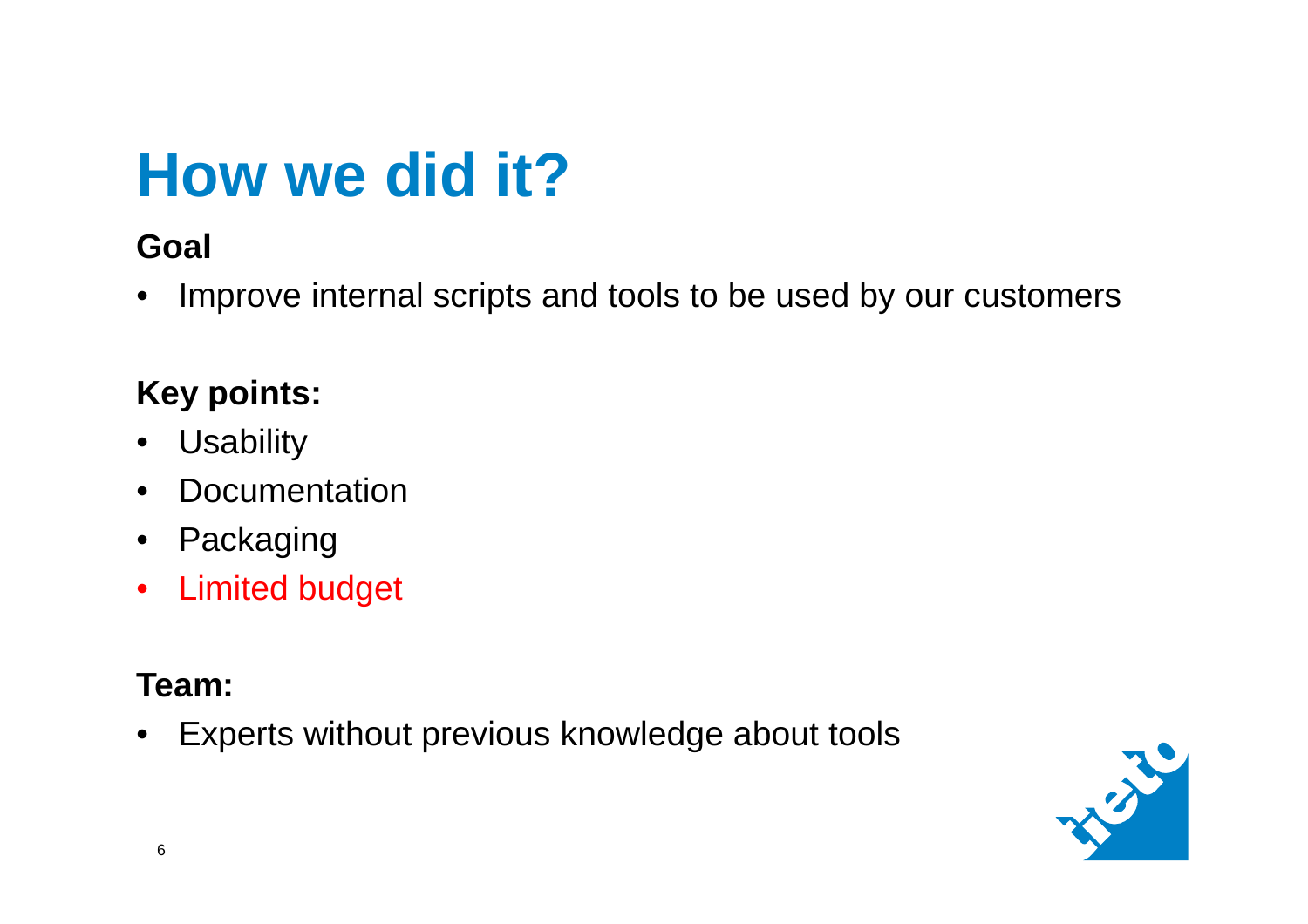# **Usability**

#### **Only result monitoring has web GUI, other tools areexecuted from command line.**

- $\bullet$ Improve GUI
- $\bullet$ Implement --help option for command line tools
- • Configuration could be specified in files or in command line during execution
- $\bullet$ Provide as minimum parameters as possible
- •Support Windows and Linux environments
- $\bullet$ Provide examples
- $\bullet$ Integrate with existing Card Suite environments

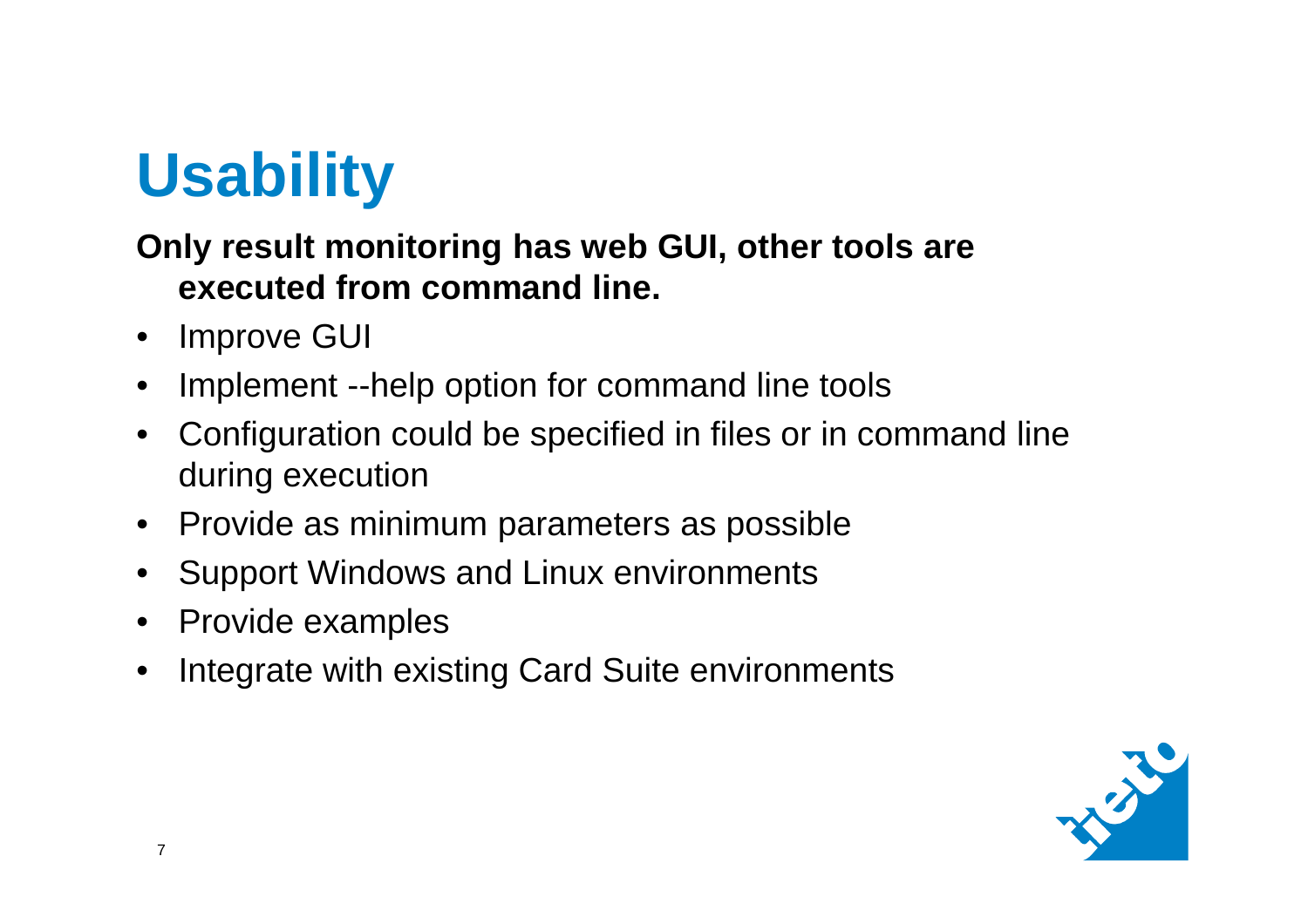### **Documentation**

- $\bullet$ Use common principles (documentation in code) – Doxygen
- Provide documentation inside packages
- $\bullet$ Describe examples and use cases

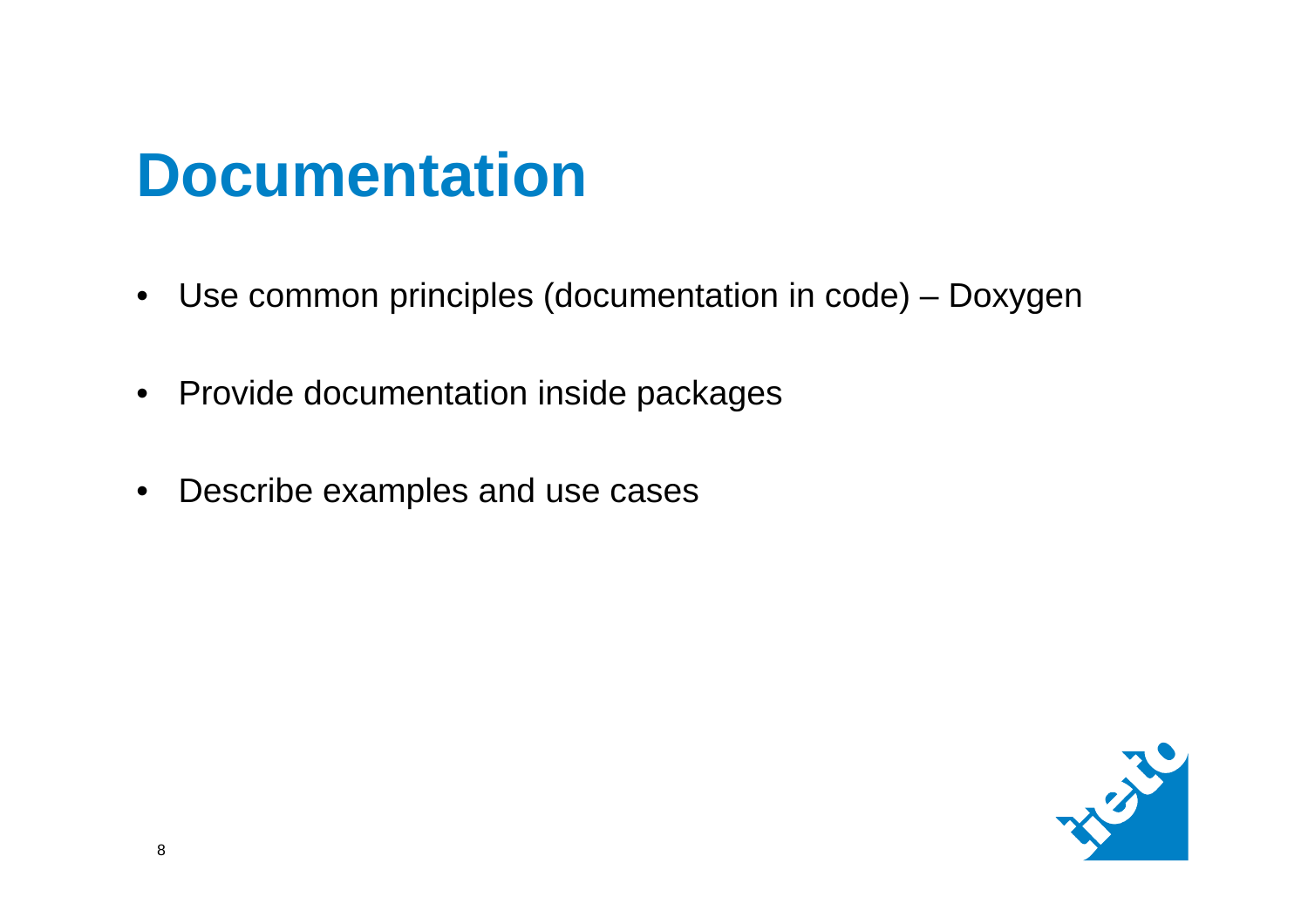### **Documentation (Doxygen)**

| <b>Simon</b><br>1.0.93<br><b>External specification</b>                                                                                                                                                                                                                                                                                                                                                                                                                                                                                                                                                                                                                                                                                           | TIETO FINANCIAL SOLUTIONS "Card Suite System"     |                |                                                                                                                                                                                                                                              | <b>BRY</b> |  |  |  |  |
|---------------------------------------------------------------------------------------------------------------------------------------------------------------------------------------------------------------------------------------------------------------------------------------------------------------------------------------------------------------------------------------------------------------------------------------------------------------------------------------------------------------------------------------------------------------------------------------------------------------------------------------------------------------------------------------------------------------------------------------------------|---------------------------------------------------|----------------|----------------------------------------------------------------------------------------------------------------------------------------------------------------------------------------------------------------------------------------------|------------|--|--|--|--|
| <b>Main Page</b>                                                                                                                                                                                                                                                                                                                                                                                                                                                                                                                                                                                                                                                                                                                                  | Namespaces                                        | <b>Classes</b> |                                                                                                                                                                                                                                              |            |  |  |  |  |
|                                                                                                                                                                                                                                                                                                                                                                                                                                                                                                                                                                                                                                                                                                                                                   | Card Suite Test Tools : Simon - Developer's Guide |                |                                                                                                                                                                                                                                              |            |  |  |  |  |
| <b>Configuration</b>                                                                                                                                                                                                                                                                                                                                                                                                                                                                                                                                                                                                                                                                                                                              |                                                   |                |                                                                                                                                                                                                                                              |            |  |  |  |  |
| 1) Environment variable CSHOME must be set to use Simon; CSHOME defines path, where Simon root directory is located.<br>. Windows: CSHOME is set during installation, no action required<br>• Linux/Unix: CSHOME is to be set by user. This can be done in a few ways:<br>a. Making it a persistent environment variable by appending to bashrc, bash profile or other shell script file<br>b. Making it a session environment variable by executing following commands:<br>CSHOME=PATH<br>export CSHOME<br>where PATH is a path, where Simon is installed.<br>c. Executing Simon with explicit CSHOME definition:<br>CSHOME=PATH simon OPTIONS<br>where PATH is a path, where Simon is installed and OPTIONS are command line options for Simon. |                                                   |                |                                                                                                                                                                                                                                              |            |  |  |  |  |
|                                                                                                                                                                                                                                                                                                                                                                                                                                                                                                                                                                                                                                                                                                                                                   |                                                   |                | 2) (OPTIONAL) Add bin directory to PATH environment variable to be able to call Simon from any directory.<br>Note: All examples in following sections assume this step done. If it's not, prepend Simon calls with path to Simon executable. |            |  |  |  |  |
| 3) Install license                                                                                                                                                                                                                                                                                                                                                                                                                                                                                                                                                                                                                                                                                                                                |                                                   |                | License should be located in cfg/license.txt file. If Simon is installed into Card Suit, append received license to cfg/license.txt file.                                                                                                    |            |  |  |  |  |
| 4) Configure                                                                                                                                                                                                                                                                                                                                                                                                                                                                                                                                                                                                                                                                                                                                      |                                                   |                | Edit configuration file cfg/simon.conf, though default configuration is acceptable to start with.                                                                                                                                            |            |  |  |  |  |
|                                                                                                                                                                                                                                                                                                                                                                                                                                                                                                                                                                                                                                                                                                                                                   | Now you can proceed to the Usage.                 |                |                                                                                                                                                                                                                                              |            |  |  |  |  |





@2010 Tieto. All rights reserved.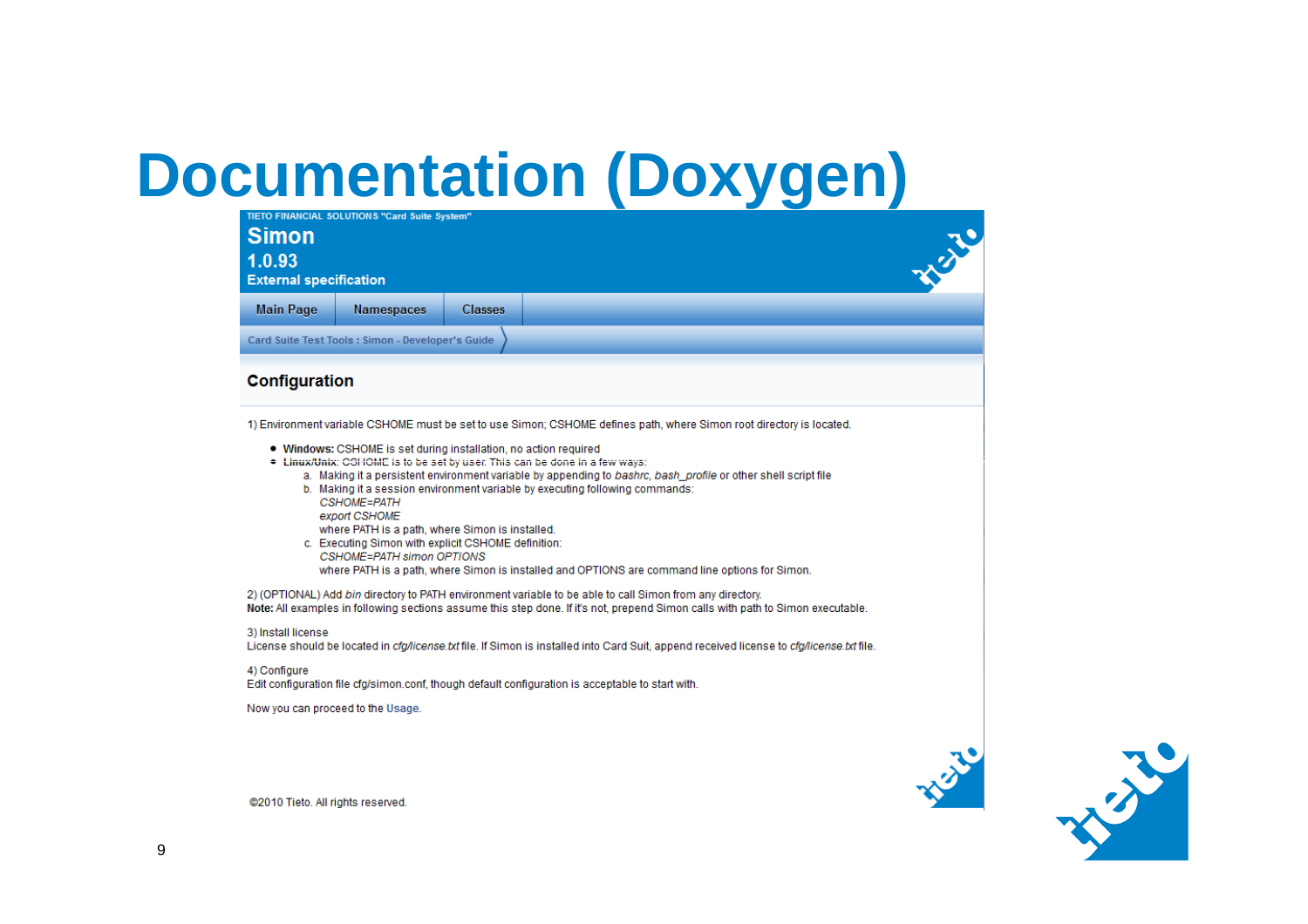# **Packaging**

- $\bullet$  Create packages - testing packages should be the same as Card Suite components (configuration management, dependence on platforms and 3rd party applications)
- $\bullet$ Support installation on Linux and Windows
- $\bullet$ One step installation
- $\bullet$ Licensing (do not licence each protocol, but all together)
- $\bullet$ Provide everything what We have!

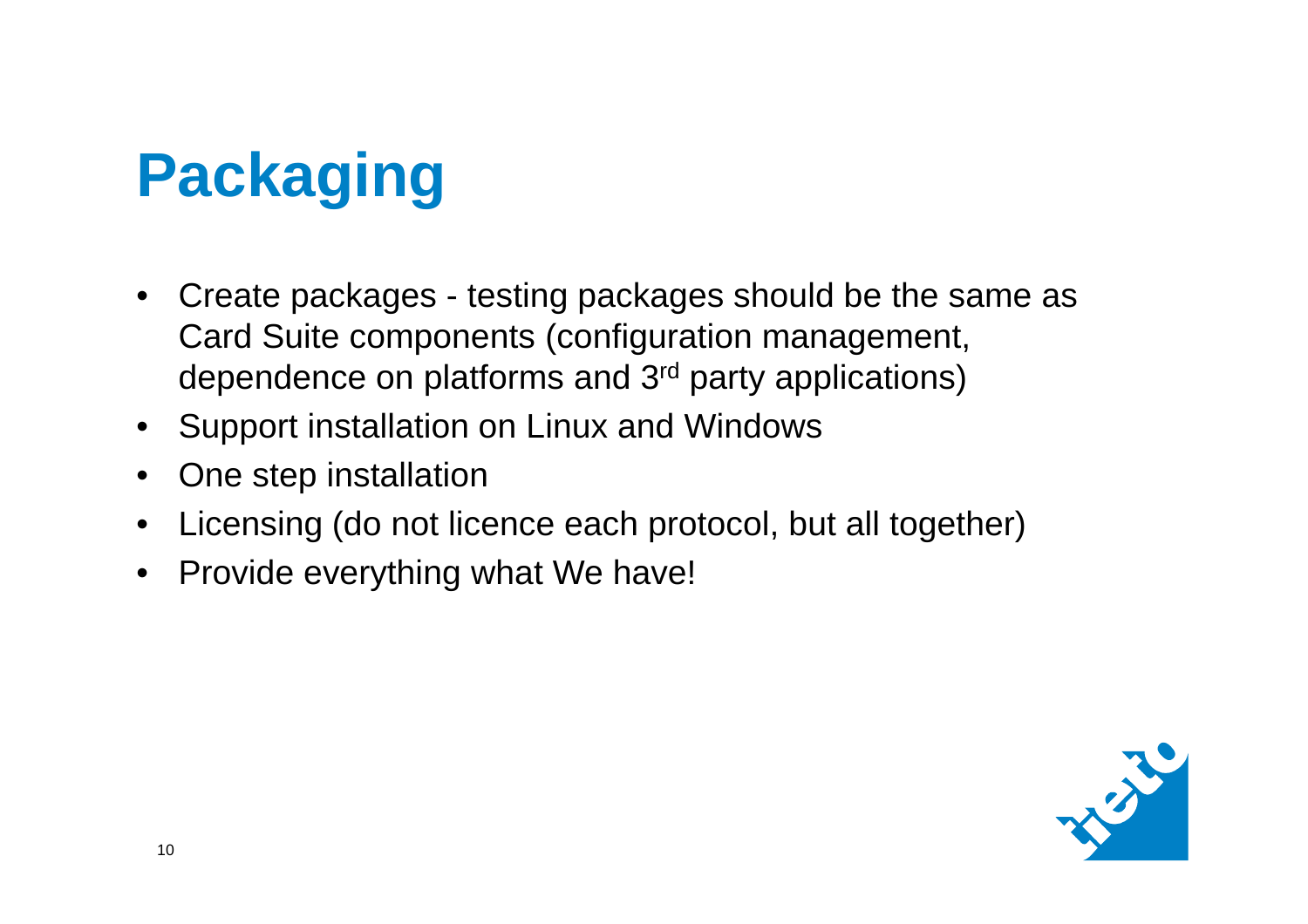### **Improvements**

v B http://galaxy.konts.lv/test\_status.html

#### Test status Wed May 25 08:55:57 +0300 2011 |田田 2011-05-25 THU FRT SAT SUN MON TUE WED  $\sqrt{19.05}$  20.05 21.05 22.05 23.05 24.05 25.05 Last test http://galaxy.konts.lv/test\_status.html - Windows Internet Explorer **Test suite** cs.bc.if, trunk, install 2011-05-25 06:37 ERROR cs.bc.if native, trunk, sim native 2011-05-25 06:42 SUCCESS cs.bc.if visadms, trunk, sim visadms 2011-05-25 06:52 SUCCESS cs.bc.if banknet. trunk. sim banknet 2011-05-25 07:06 SUCCESS cs.bc.if banknet, trunk, sim banknet out 2011-05-25 07:45 SUCCESS 26 27 28 29 30 01 02 03 2011-05-25 07:54 SUCCESS cs.bc.if symbols, trunk, sim symbols 2011-05-25 07:56 SUCCESS cs.bc.if\_hypercom, trunk, sim\_hypercom cs.bc.if\_cortex, trunk, sim\_cortex 2011-05-25 08:02 SUCCESS 2008-12-03 cs.bc.if\_iflex, trunk, sim\_iflex 2011-05-25 08:11 SUCCESS 2008-12-03 cs.bc.if base24, trunk, sim base24 2011-05-25 08:13 SUCCESS 2008-12-03 cs.bc.if\_way4, trunk, sim\_way4 2011-05-25 08:15 SUCCESS 2008-12-03 cs.bc.if amex gns, trunk, sim amex gns 2011-05-25 08:16 ERROR 2008-12-03 cs.bc.if\_pos\_iso, trunk, sim\_pos\_iso ATMMGM2\_SUTTES, trunk, 2008-12-03 **RESPONSIBLE: Aivis Buss** cs.product.atmmgm2\_unix. trunk. 2011-05-25 06:17 SUCCESS 2008-12-03 atmmam cs.product.atmmgm2\_unix, trunk, regr 2011-05-25 06:20 SUCCESS 2008-12-03 cs.product.atmmgm2\_unix, trunk, 2011-05-25 06:42 SUCCESS regr-dbl-uncertain 2008-12-03 cs.product.atmmgm2\_unix, trunk, 2011-05-25 06:40 SUCCESS 2008-12-03 rear-wincor cs.product.atmmgm2\_unix, trunk, wincor-2011-05-25 06:36 SUCCESS emv-faults 2011-05-25 06:23 SUCCESS cs.product.atmmgm2\_unix, trunk, rbbh cs.product.atmmgm2 unix, trunk, asseco 2011-05-25 06:25 SUCCESS cs.product.atmmgm2\_unix, trunk, ufc 2011-05-25 06:32 SUCCESS **INSTALL\_SUITES, trunk, ALL**



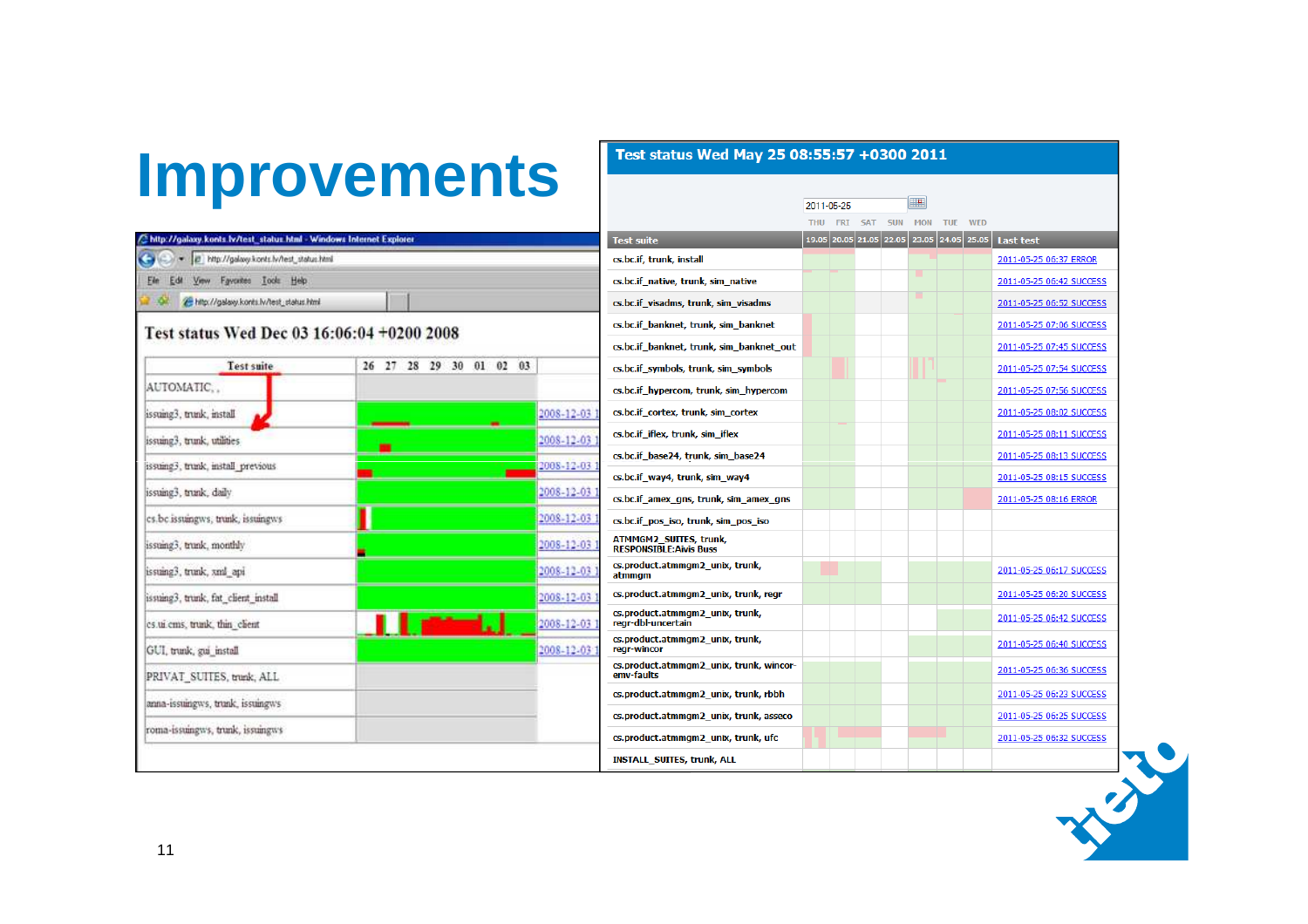### **Improvements**

|                                                     | 2011-05-23<br>Tested on: autotest@galaxy.konts.lv |                |                 |                     |        |                             |       | Test suite: cs.bc.if_visadms, trunk, sim_visadms                                                                                                                                                                                       |           |     | <b>PERSON</b> |
|-----------------------------------------------------|---------------------------------------------------|----------------|-----------------|---------------------|--------|-----------------------------|-------|----------------------------------------------------------------------------------------------------------------------------------------------------------------------------------------------------------------------------------------|-----------|-----|---------------|
|                                                     |                                                   |                |                 | Back to test status |        |                             |       |                                                                                                                                                                                                                                        |           |     |               |
|                                                     |                                                   |                |                 |                     |        |                             |       |                                                                                                                                                                                                                                        |           |     |               |
|                                                     |                                                   |                |                 |                     |        |                             |       |                                                                                                                                                                                                                                        |           |     |               |
|                                                     |                                                   | <b>Started</b> | <b>Finished</b> | <b>Elapsed</b>      | Passed | <b>Failed</b>               | Error | <b>Message</b>                                                                                                                                                                                                                         | log       | out | err           |
|                                                     | > sim visadms                                     | 06:54:07       | 07:02:31        | 00:08:24            | 38     | $\overline{0}$              |       | VISADMS SIMON test suite completed                                                                                                                                                                                                     |           | 98  |               |
|                                                     | $\sim$ sim visadms                                | 12:23:40       | 12:30:39        | 00:06:59            | 26     | -9                          |       | VISADMS SIMON test suite completed                                                                                                                                                                                                     | <u>12</u> |     |               |
|                                                     | • outgoing                                        | 12:23:40       | 12:23:47        | 00:00:07            |        | <b>Co</b>                   |       | out.1100 20 6011 refund rec - diff of response to ROUTING SWITCH failed!                                                                                                                                                               |           |     |               |
|                                                     | * outgoing                                        | 12:23:47       | 12:23:54        | 00:00:07            |        | a.                          |       | out. 1100_26_6010_pay_credit_rec - diff of response to ROUTING_SWITCH failed!                                                                                                                                                          |           |     |               |
|                                                     | * outgoing                                        | 12:23:55       | 12:24:22        | 00:00:27            |        |                             |       | out. 1100_21_6010_pay_credit_rec - successfully processed                                                                                                                                                                              |           |     |               |
|                                                     | • outgoing                                        | 12:24:24       | 12:24:32        | 00:00:08            |        | $\blacksquare$              |       | out. 1100 00 AFT rec - diff of response to ROUTING SWITCH failed!                                                                                                                                                                      |           |     |               |
|                                                     | • outgoing                                        | 12:24:32       | 12:25:03        | 00:00:31            |        |                             |       | out. 1100_26_OC_rec - successfully processed                                                                                                                                                                                           |           |     |               |
|                                                     | * incoming                                        | 12:25:03       | 12:25:11        | 00:00:08            |        |                             |       | 0100_00_status.cor - successfully processed                                                                                                                                                                                            |           |     |               |
|                                                     | v incoming                                        | 12:25:11       | 12:25:18        | 00:00:07            |        | ÷.                          |       | 0100_00_5968_59_rec.cor - parse ROUTING_SWITCH log failed!                                                                                                                                                                             |           |     |               |
|                                                     | shell                                             | 12:25:11       | 12:25:11        | 00:00:00            |        |                             |       | prepare message                                                                                                                                                                                                                        |           |     |               |
|                                                     | shell                                             | 12:25:11       | 12:25:13        | 00:00:02            |        |                             |       | run Simon                                                                                                                                                                                                                              |           | 81  |               |
|                                                     | shell                                             | 12:25:18       | 12:25:18        | 00:00:00            |        | $\mathcal{L}_{\mathcal{A}}$ |       | /home/autotest/te_trm/test/ts_if/test_case/processing/scripts/parse_rsw.sh<br>/home/autotest/RTPS/log/FIELDLOG_110523.log "^FLD_011" 427112 ><br>/home/autotest/te_trm/test/ts_if/test_case/processing/work/VISADMS<br>/req_to_rsw.tmp |           |     |               |
|                                                     | shell                                             | 12:25:18       | 12:25:18        | 00:00:00            |        |                             |       | Log - [loc_110523.log.0100_00_5968_59_rec.cor].                                                                                                                                                                                        |           |     |               |
| C Automated Test Report - Windows Internet Explorer | shell                                             | 12:25:18       | 12:25:18        | 00:00:00            |        |                             |       | Log - [symbols_SYMBOLS_110523.log.0100_00_5968_59_rec.cor].                                                                                                                                                                            |           |     |               |
| http://galaxy.konts.lv/log/2009-12-03/suite-        | shell                                             | 12:25:18       | 12:25:18        | 00:00:00            |        |                             |       | Log - [task_drv_110523.log.0100_00_5968_59_rec.cor].                                                                                                                                                                                   |           |     |               |
|                                                     | shell                                             | 12:25:18       | 12:25:18        | 00:00:00            |        |                             |       | Log - [tcp 110523.log.0100 00 5968 59 rec.cor].                                                                                                                                                                                        |           |     |               |
| Hop.<br>Tools<br><b>IMVOKEES</b>                    | • outgoing                                        | 12:25:18       | 12:25:46        | 00:00:28            |        |                             |       | out. 1100 00 5968 4 rec - successfully processed                                                                                                                                                                                       |           |     |               |

|   | No Staned |                                       | Finished Elapsed Test Case                        | Renue Message                                           | log out en |  |
|---|-----------|---------------------------------------|---------------------------------------------------|---------------------------------------------------------|------------|--|
|   |           |                                       | 15.19.23 15.20.23 00.01.00 1 build server install | 1 build server install.sh                               |            |  |
| 2 |           |                                       | 15:20:25 15:20:26 00:00:01 2 create schema        | 2 create_schema.sh                                      | 63         |  |
| з | 15,20.28  |                                       | 15.22.49 00.02.21 3 create_data_structures        | 3_create_data_structures.sh                             |            |  |
|   | 15 22:51  |                                       | 15.26.56 00.04.05 5 create plsql                  | 5 create plsgl.sh                                       |            |  |
| 5 |           |                                       | 15.26.59 15.27.00 00.00.01 4 run_upgrade_scripts  | Upgrade contains serious<br>errors                      | 150:1      |  |
| 6 |           | 15 27.02 15 28 22 00:01:20 find_diffs |                                                   | Some structures missing from 2<br>upgrade or repository | 53.        |  |

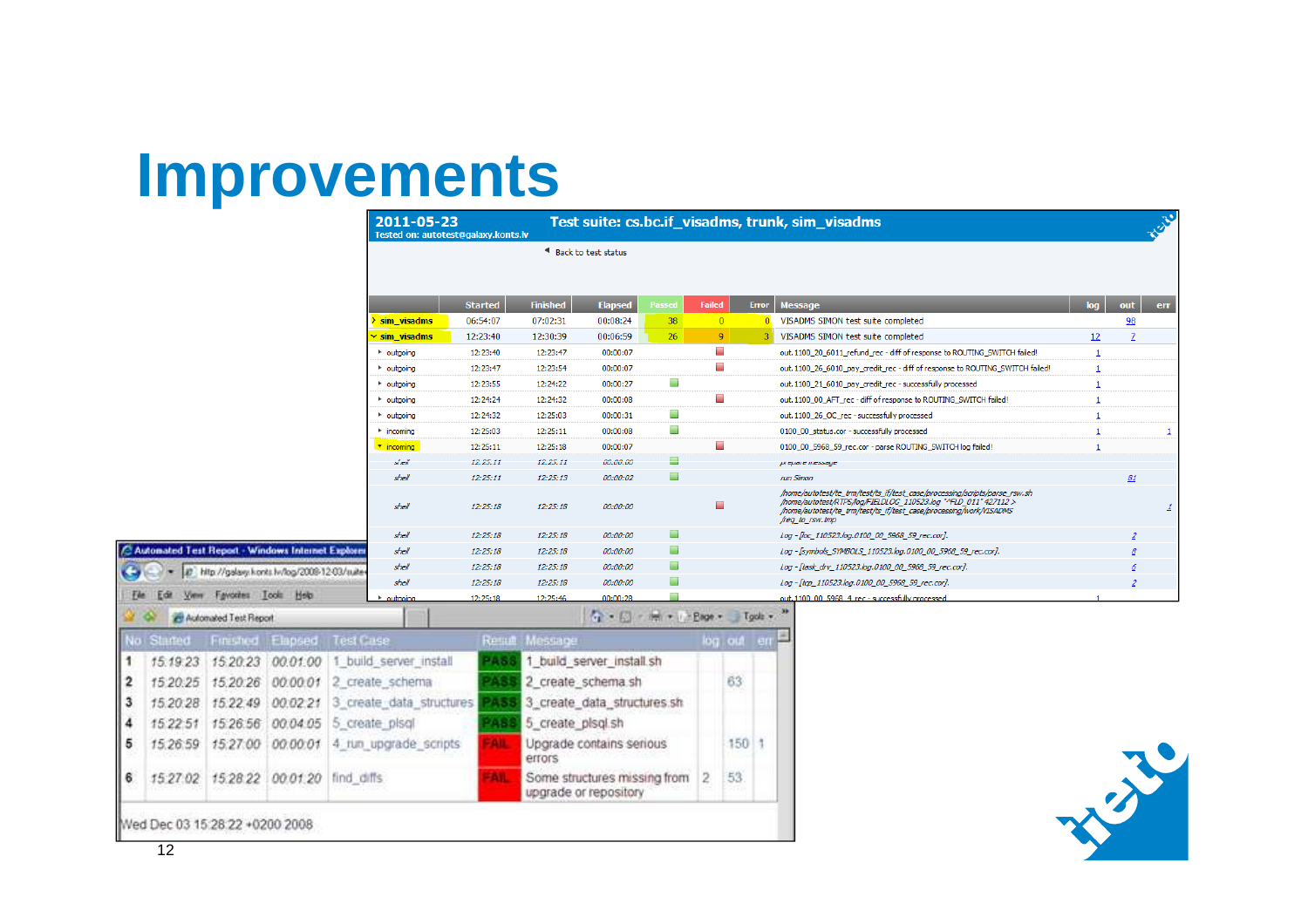

#### **Maintenance**

- $\bullet$  Packages should be updated in parallel with appropriate protocol interfaces
- Bug fixing
- New features and protocols

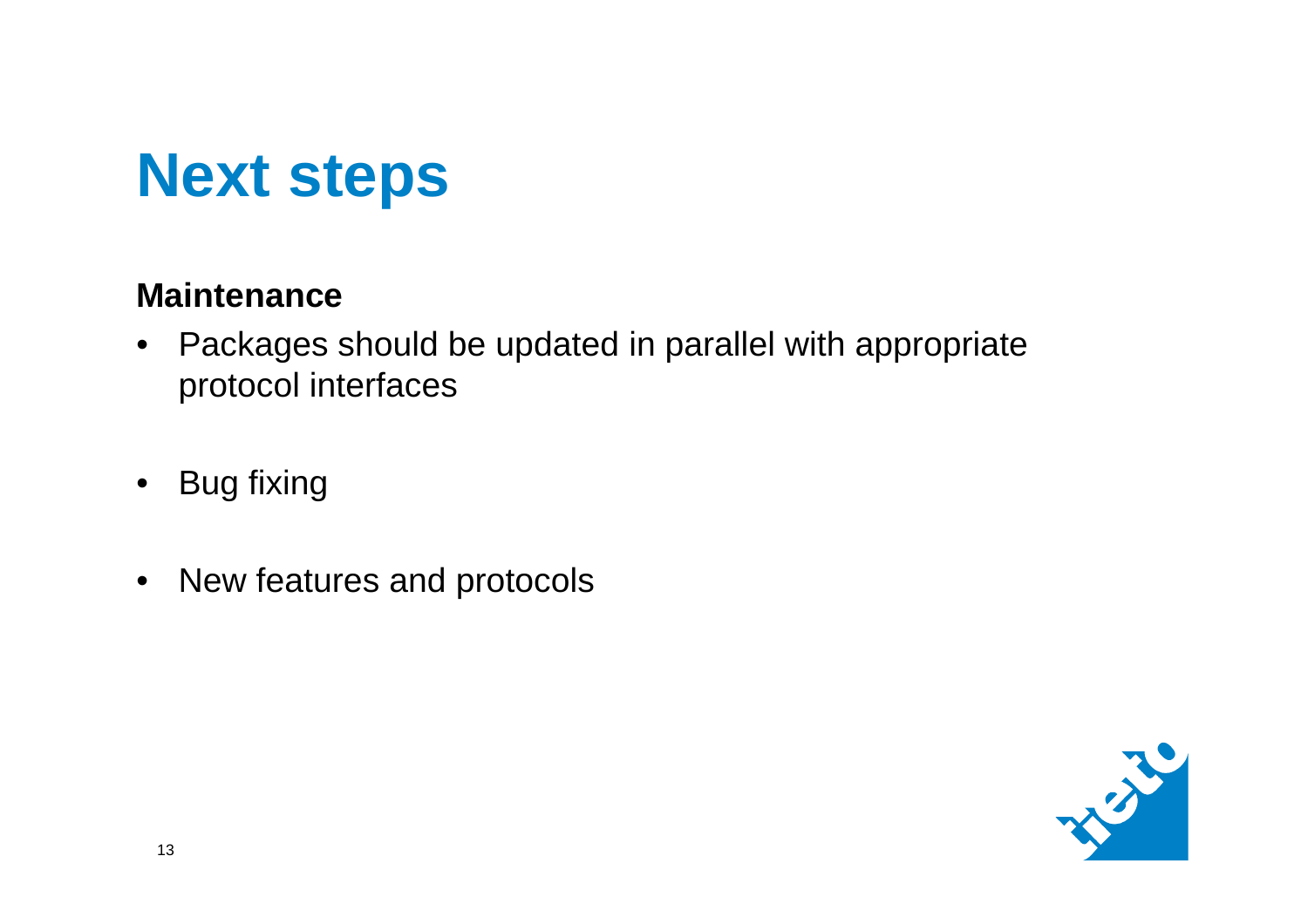## **Conclusion**

Customers require tools for different testing purposes! $\triangleright$  Make them happy and provide such tools.

 $\triangleright$  Be happy with improved functionality and usability.

**Do You have such tools for your customer?**